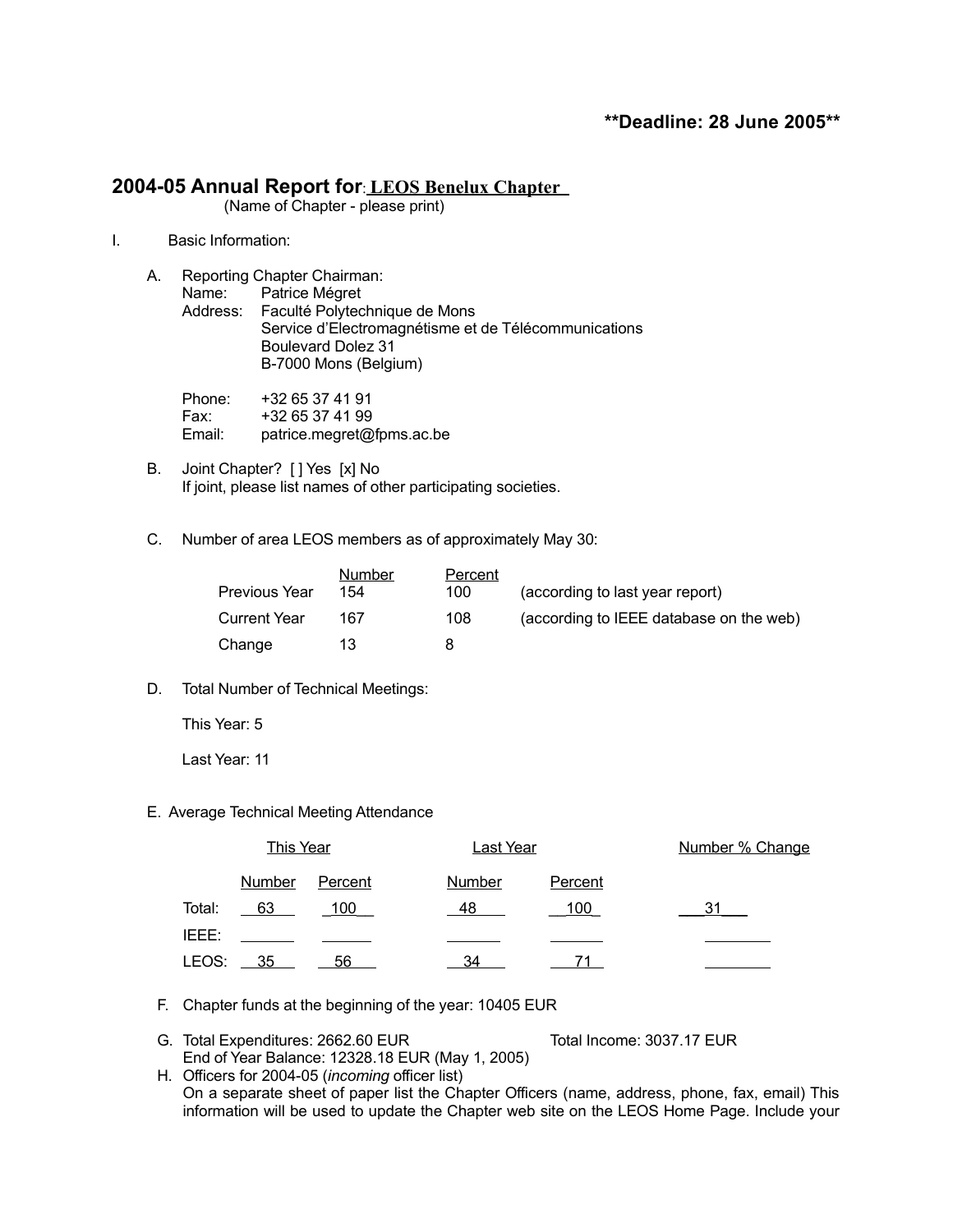URL if your chapter has a home page.

I. Check List:

x Sent L-31 forms to IEEE (minimum of 2/yr required)

\_\_ Sent nomination for LEOS Awards -Tab 6 or

\_\_ Nominated member for Senior Member grade

Please make a list of the following:

II. Overview of Basic Chapter Activities: List

| <b>Activity Type</b> | Title/Speaker    | Attendance      | Joint Activity |  |
|----------------------|------------------|-----------------|----------------|--|
| (Tech Meeting,       | or Workshop Name | LEOS/IEEE/Total | Sponsors       |  |
| Workshop, etc)       |                  |                 |                |  |

- III. List of A) Best Practices B) Outreach Programs to pre-college level students
- IV. List most significant chapter improvements over last year *(Most Improved Chapter Award)*
- V. List workshops, symposia, educational programs, consulting programs, job fairs etc. *(Most Innovative Chapter Award)*
- VI. Miscellaneous Information/Elaboration on any of the above entries. *(Please attach up to ONE page of further discussion)*
- VII. Best Practices and Pre-College Programs

We wish to have our chapter considered for the following chapter awards:

- [X] Chapter of the Year (All information)
- [ ] Best Membership Percentage Increase (Part I.C.)
- [X] Most Improved Chapter (Part III)
- [X] Most Innovative Chapter Activities (Part IV)

Thégret

Chapter Chair Signature: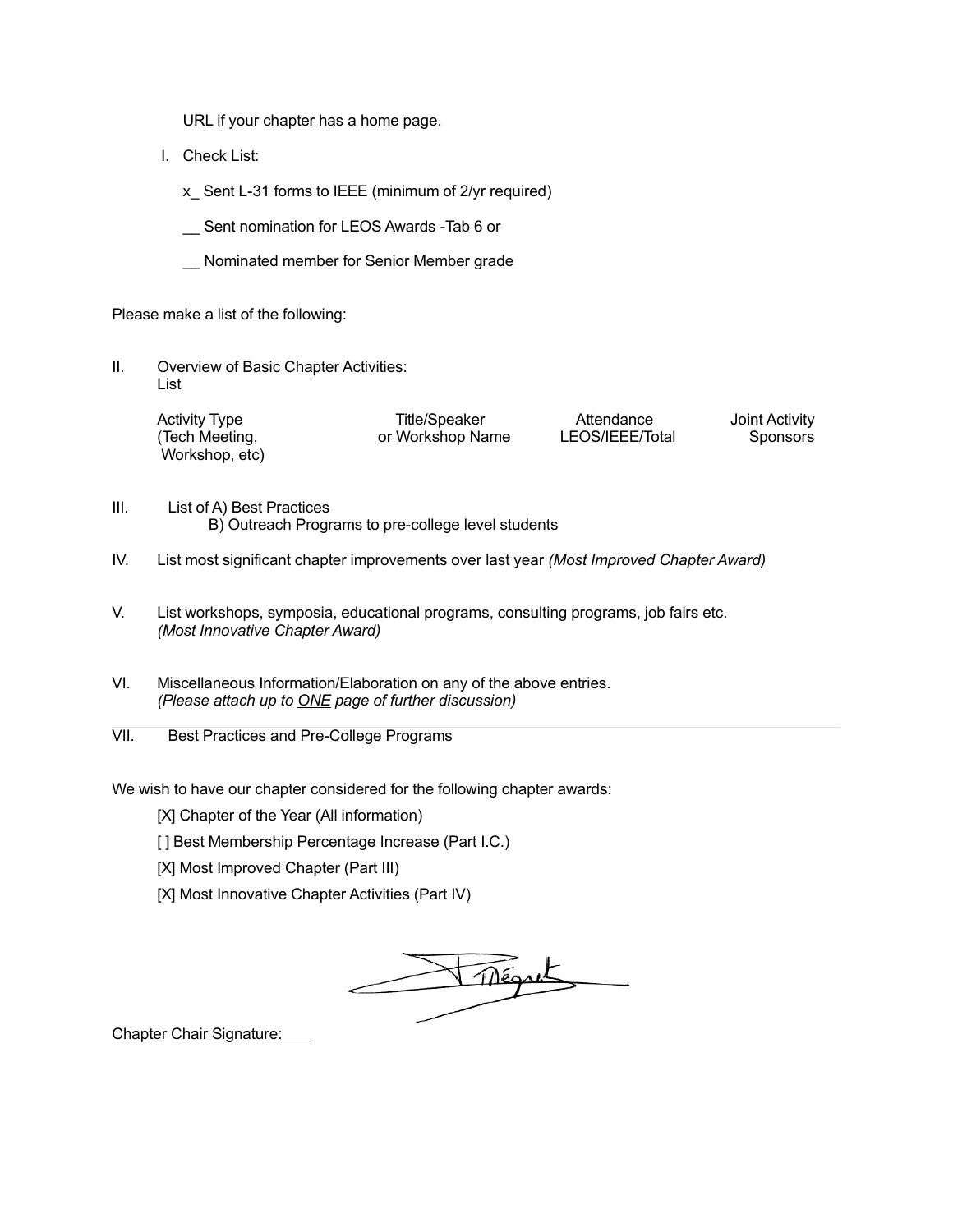# **II Overview of Basic Chapter Activities**

|                           | <b>Activity Type</b><br>(Tech Meeting, |                                                                                                                                                    | Attendance  |             |       | Joint Activity<br><b>Sponsors</b>                                                      |
|---------------------------|----------------------------------------|----------------------------------------------------------------------------------------------------------------------------------------------------|-------------|-------------|-------|----------------------------------------------------------------------------------------|
|                           | Workshop, etc)                         | Title/Speaker or Workshop Name                                                                                                                     | <b>LEOS</b> | <b>IEEE</b> | Total |                                                                                        |
| 1 <sub>1</sub>            | Colloquium                             | Quantum Dots for Lasers, Amplifiers and Computers, D.<br><b>Bimberg</b><br>University of Eindhoven (NL)<br>November 19, 2004                       | 24          |             | 40    |                                                                                        |
| 2.                        | Symposium                              | 9 <sup>th</sup> Annual symposium of the IEEE-LEOS Benelux chapter<br>University of Ghent (B)<br>December 2-3, 2004                                 | 76          |             | 156   | See below                                                                              |
| 3.                        | Administrative                         | Board meeting<br>University of Ghent (B)<br>December 3, 2004                                                                                       | 9           |             | 9     |                                                                                        |
| 4.                        | Colloquium                             | Semiconductor Lasers with Integrated delay Sections: A<br>Nonlinear Dynamics Lab, H. Wuensche<br>University of Eindhoven (NL)<br>February 25, 2005 | 18          |             | 30    | Organized in<br>collaboration<br>with the LEOS<br><b>Benelux</b><br>Student<br>Chapter |
| 5.                        | Workshop                               | Annual workshop on Lasing and amplification in solid state<br>materials<br>University of Eindhoven (NL)<br>May 20, 2004                            | 23          |             | 23    |                                                                                        |
|                           |                                        |                                                                                                                                                    | 141         |             | 249   |                                                                                        |
|                           |                                        |                                                                                                                                                    | 35          |             | 63    |                                                                                        |
|                           | Average Technical                      |                                                                                                                                                    |             |             |       |                                                                                        |
| <b>Meeting Attendance</b> |                                        |                                                                                                                                                    |             |             |       |                                                                                        |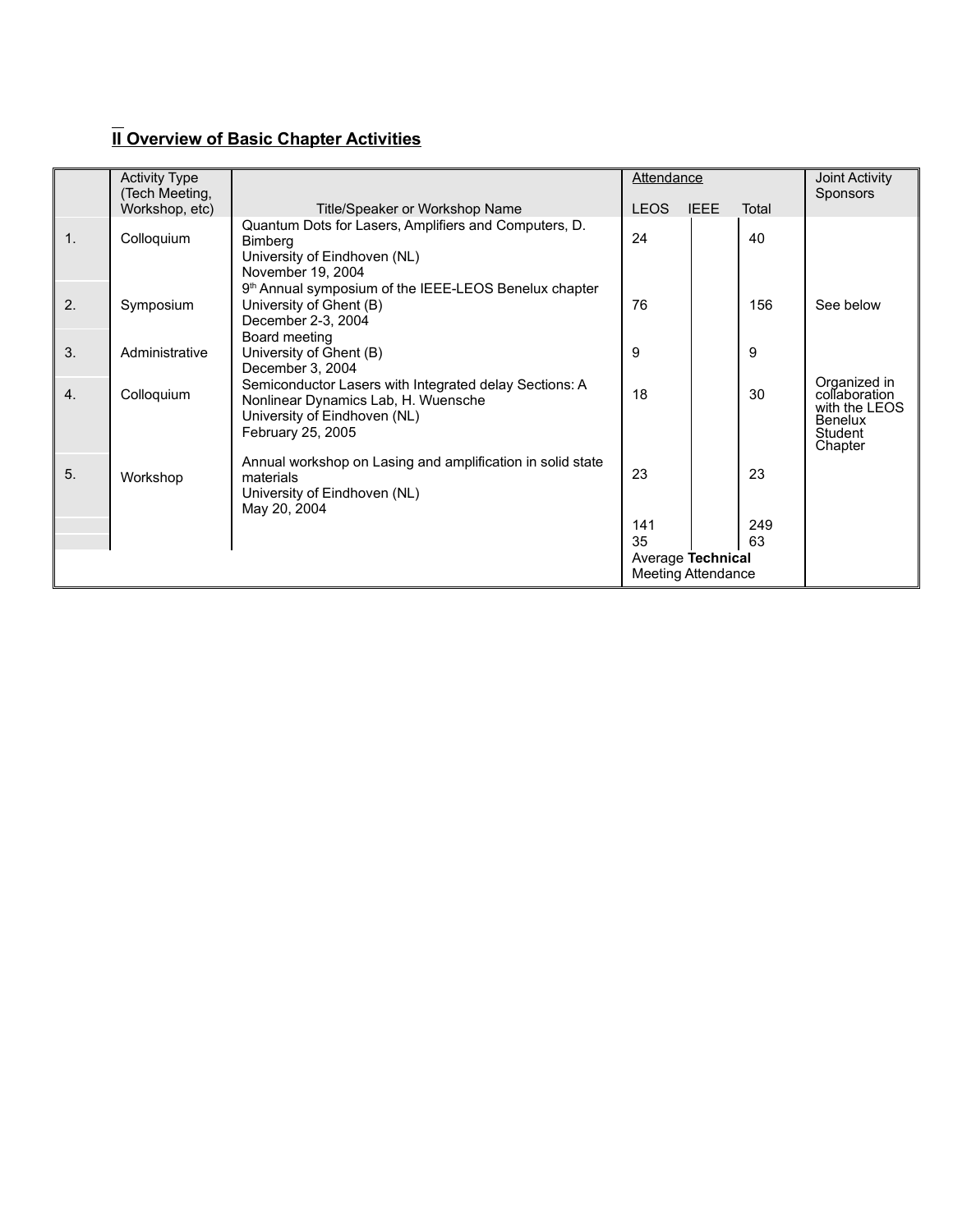## **V. Miscellaneous Information/Elaboration on any of the above entries.**

## **Symposium 2004**

For the second time, we have organized our  $9<sup>th</sup>$  annual symposium as a one day and half event with an evening session and a complete day session. The symposium has been managed such that one invited talk was presented on December 2, 2004 evening (P. Russel, "New Age fiber Crystals", University of Bath, UK) followed by the odd-numbered poster (34) presentations. The next day session was balanced with oral (16) and even-numbered poster (34) presentation and an invited talk (K. Clays, "Self-Assembled Photonic Crytslas", University of Leuven, B). As usual, the emphasis has been put on exchange between students, professionals, professors, … The large number of papers presented and their high quality demonstrate the vitality of the Benelux chapter. The printed version of the proceedings are distributed among the participants, the electronic version is freely accessible on the Benelux Chapter website (http://leosbenelux.org) Ninth Annual Symposium of the IEEE/LEOS Benelux Chapter Meeting date: December 2-3, 2004 Venue: University of Ghent, Belgium Admission charge: Yes Meeting Category: Technical Guests: 2 guest speakers Total: 156

Pres. Officers: Roel Baets and Geert Morthier (University of Ghent)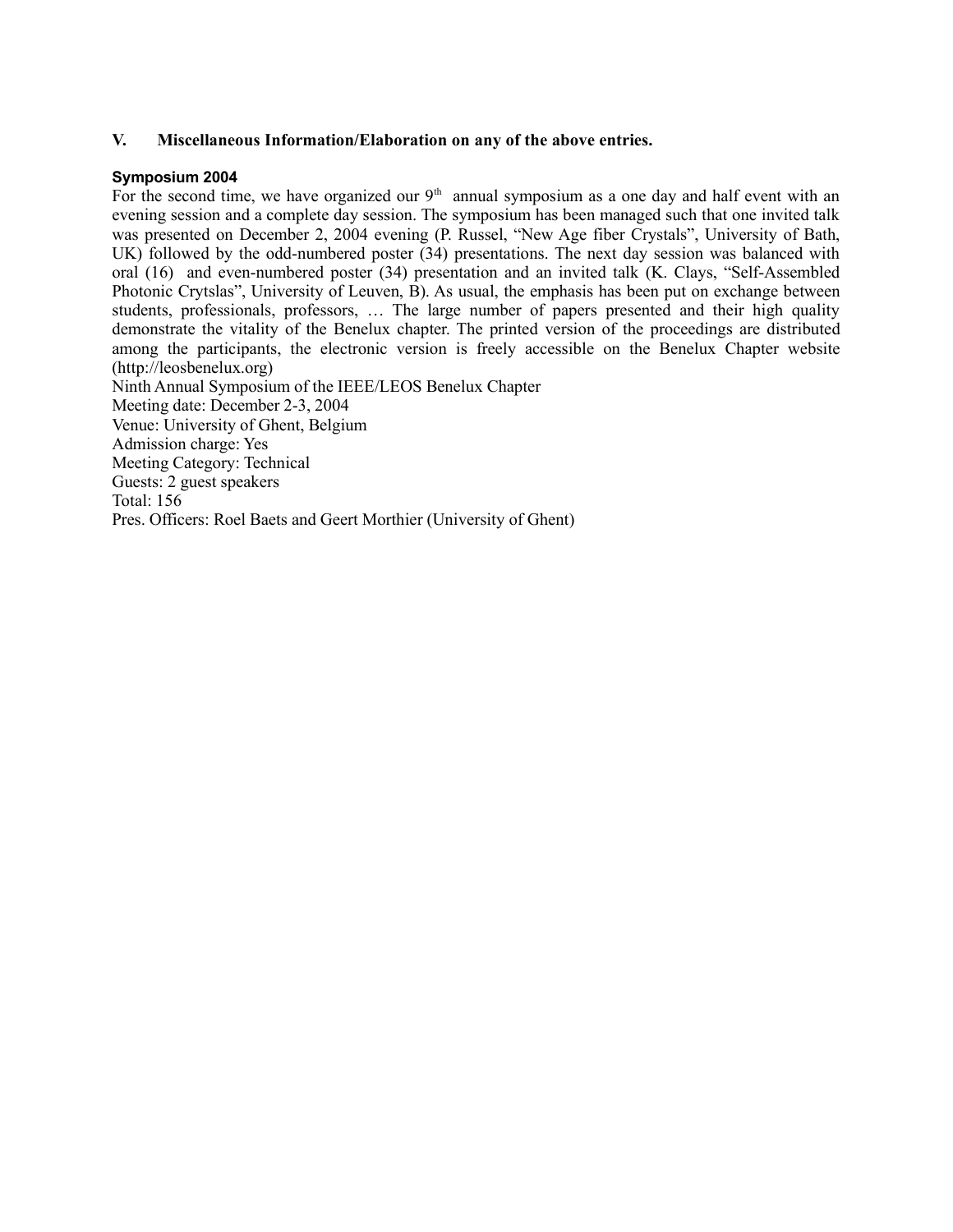## **IV Most significant chapter improvements over the last year**

- 1. One day and half annual symposium: this new format gives more time for the presentations, especially for the posters because we have split between odd and even-numbered posters allowing thus each authors to be able to see and discuss with the others. Moreover, the first session is an evening one which concludes with a walking drink increasing thus the mixing among people and stimulating fruitful discussions among the students.
- 2. Our website has been improved by providing electronic version of our recent symposium proceedings and by managing private mailing list to diffuse our chapter information and preventing as much as possible spam mailing.

## **VII Best practice**

Large part of the vitality of our chapter is due to the active involvement of a large number of students (Ph.D. as well as master). They easily can become member when they attend the annual symposium, which is the major local event in the LEOS related field in the Benelux region. The last symposium was, for the second time, a one and half day event with 86 high quality presentations (see our website for an electronic version of the Proceedings) and with more than 150 attendees. Most of these contributions were presented by students. The edition of proceedings of all contributions gives an additional stimulus, as academic contributors are interested in opportunities for scientific output. This year again, the poster session was linked to a Student Poster Contest, which has rewarded the best poster presented by a student as a first author.

The board of the Benelux Chapter consists of a good mix of engineers and scientists from industry as well as academic institutions including two active student members. Over the 9 years of existence of the Chapter there is a continuous refreshing of board members sufficient slow to conserve experience and knowledge, but sufficiently rapid to avoid too much routine and to stimulate renewal.

The increasing involvement of our chapter board members in the LEOS Board of Governors (Roel Baets) helps to increase the interaction between local and worldwide LEOS activities. It also stimulates the local activities as the LEOS organization is not considered to be a far-away entity, but a global society rooted among others in the Benelux.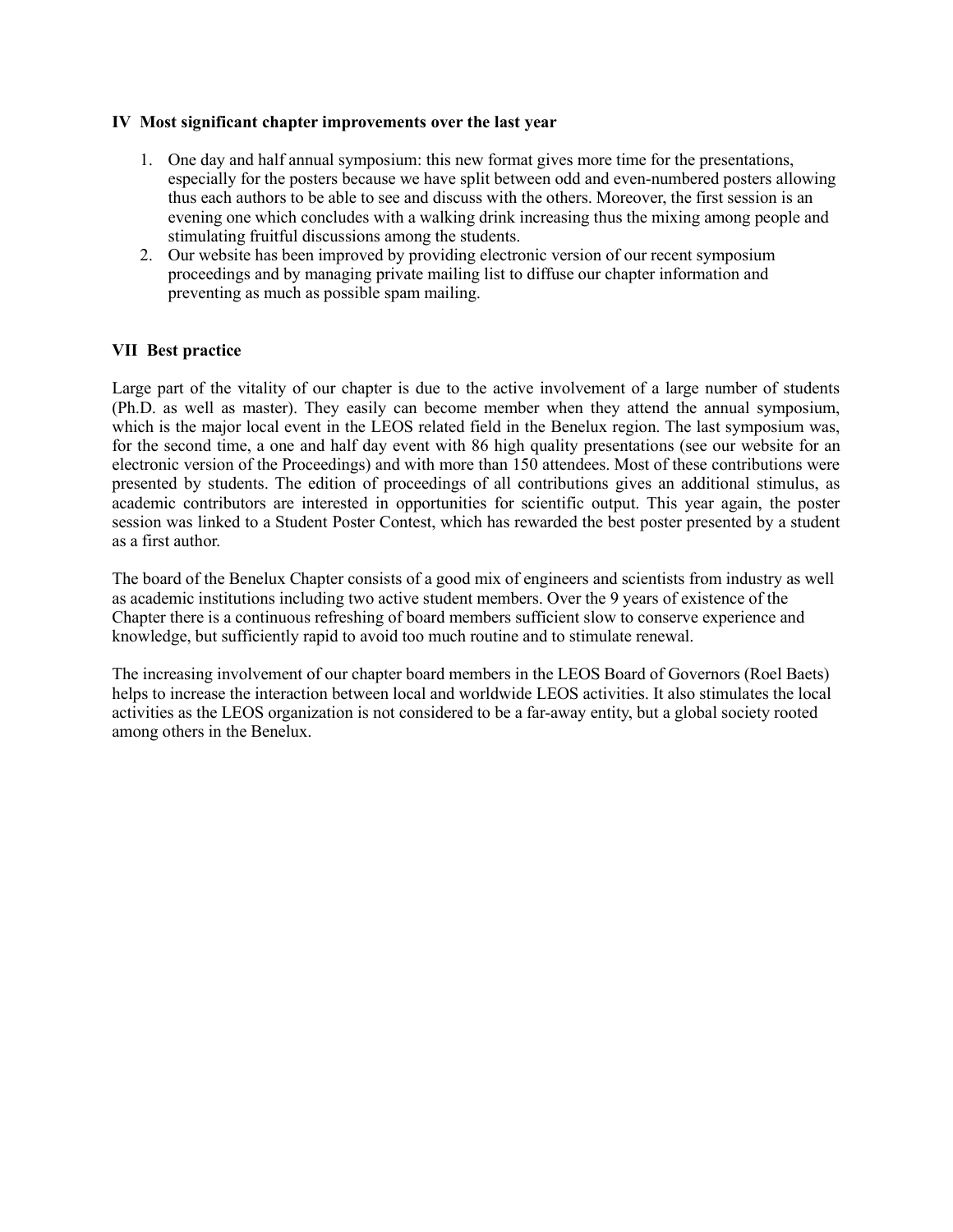# **Board of LEOS- Benelux 2003-2004**

<http://leosbenelux.org/>

## **Chair**

Patrice Mégret Electromagnetism and Telecommunications Boulevard Dolez 31 B-7000 MONS (Belgium) tel: +32 65 37 41 91 fax: +32 65 37 41 99 email: Patrice.megret@fpms.ac.be Web: [http://www.telecom.fpms.ac.be](http://www.telecom.fpms.ac.be/)

#### **Vice-chair:**

Xaveer Leijtens Eindhoven University of Technology Den Dolech 2 EH 8.12 P.O. Box 513 5600 MB Eindhoven (The Netherlands) Tel: +31 40 247 5112 Fax: +31 40 244 8375 Email: [X.J.M.Leijtens@tue.nl](mailto:X.J.M.Leijtens@tue.nl)

#### **Secretary:**

Fouad Karouta TU Eindhoven PO Box 513 5600 MB Eindhoven The Netherlands Phone: +31 40 247 51 28 Fax: +31 40 244 83 75 Email: F.Karouta@tue.nl

#### **Treasurer:**

Henrie van den Boom University of Eindhoven. Den Dolech 2 EH 12.27 P.O. Box 513 5600 MB, Eindhoven The Netherlands Phone: + 31 40 247 34 44 Fax: + 31 40 245 51 97 [H.P.A.v.d.Boom@tue.nl](mailto:H.P.A.v.d.Boom@tue.nl)

### **Past-chair:**

Alfred Driessen MESA+, IOMS University of Twente P.O. Box 217 7500 AE Enschede The Netherlands Tel: +31 53 489 2744 Fax: +31 53 489 3343 Email: [A.Driessen@el.utwente.nl](mailto:A.Driessen@tn.utwente.nl)

#### **Other board members:**